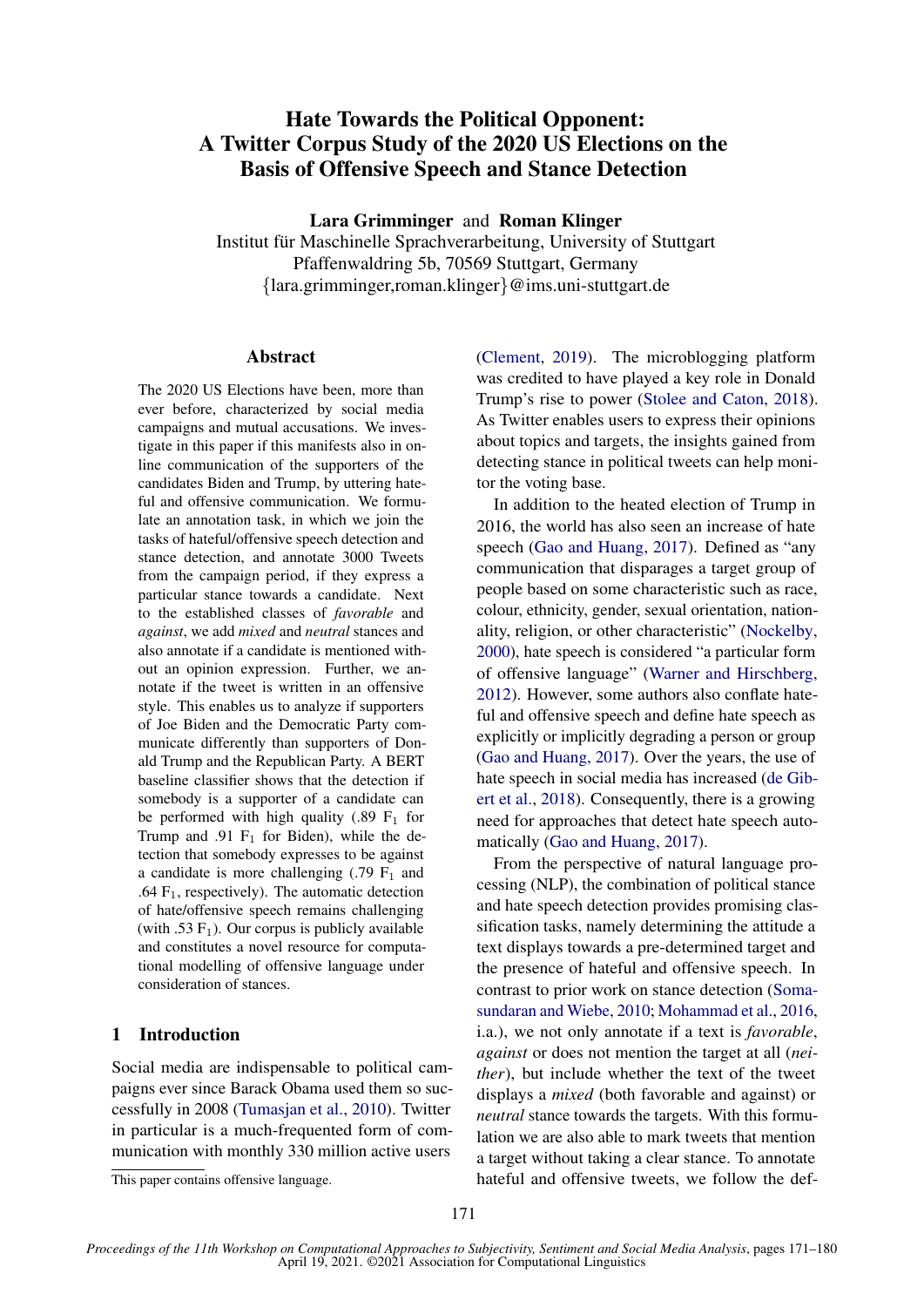inition of [Gao and Huang](#page-8-1) [\(2017\)](#page-8-1) and adapt our guidelines to political discourse.

Our contributions are the following:

- We publish a Twitter-corpus that is annotated both for stance and hate speech detection. We make this corpus of 3000 Tweets publicly available at [https://www.ims.uni-stuttgart.de/](https://www.ims.uni-stuttgart.de/data/stance_hof_us2020) [data/stance](https://www.ims.uni-stuttgart.de/data/stance_hof_us2020) hof us2020.
- Based on a manual analysis of these annotations, our results suggest that Tweets that express a stance against Biden contain more hate speech than those against Trump.
- Our baseline classification experiments show that the detection of the stance that somebody is in-favor of a candidate performs better than that somebody is against a candidate. Further, the detection of hate/offensive speech on this corpus remains challenging.

#### 2 Related Work

### 2.1 Hate Speech and Offensive Language

In early work on hate speech detection, [Spertus](#page-9-6) [\(1997\)](#page-9-6) described various approaches to detect abusive and hostile messages occurring during online communication. More recent work also considered cyberbullying [\(Dinakar et al.,](#page-8-3) [2012\)](#page-8-3) and focused on the use of stereotypes in harmful messages [\(Warner](#page-9-3) [and Hirschberg,](#page-9-3) [2012\)](#page-9-3). Most of the existing hate speech detection models are supervised learning approaches. [Davidson et al.](#page-8-4) [\(2017\)](#page-8-4) created a data set by collecting tweets that contained hate speech keywords from a crowd-sourced hate speech lexicon. They then categorized these tweets into hate speech, offensive language, and neither. [Mandl et al.](#page-8-5) [\(2019\)](#page-8-5) sampled their data from Twitter and partially from Facebook and experimented with binary as well as more fine-grained multi-class classifications. Their results suggest that systems based on deep neural networks performed best.

[Waseem and Hovy](#page-9-7) [\(2016\)](#page-9-7) used a feature-based approach to explore several feature types. [Bur](#page-8-6)[nap and Williams](#page-8-6) [\(2014\)](#page-8-6) collected hateful tweets related to the murder of Drummer Lee Rigby in 2013. The authors examined different classification methods with various features including n-grams, restricted n-grams, typed dependencies, and hateful terms. [Schmidt and Wiegand](#page-9-8) [\(2017\)](#page-9-8) outlined that the lack of a benchmark data set based on a commonly accepted definition of hate speech is challenging. [Roß et al.](#page-9-9) [\(2016\)](#page-9-9) found that there is low agreement among users when identifying hateful messages.

For the SemEval 2019 Task 5, [Basile et al.](#page-8-7) [\(2019\)](#page-8-7) proposed two hate speech detection tasks on Spanish and English tweets which contained hateful messages against women and immigrants. Next to a binary classification, participating systems had to extract further features in harmful messages such as target identification. None of the submissions for the more fine-grained classification task in English could outperform the baseline of the task organizers. In case of Spanish, the best results were achieved by a linear-kernel SVM. The authors found that it was harder to detect further features than the presence of hate speech. The recent shared task on offensive language identification organized by [Zampieri et al.](#page-9-10) [\(2020\)](#page-9-10) was featured in five languages. For a more detailed overview, we refer to the surveys by Mladenović et al. [\(2021\)](#page-9-11); [Fortuna](#page-8-8) [and Nunes](#page-8-8) [\(2018\)](#page-8-8); [Schmidt and Wiegand](#page-9-8) [\(2017\)](#page-9-8).

In contrast to this previous work, we provide data for a specific recent use case, and predefine two targets of interest to be analyzed.

#### 2.2 Stance Detection

Related work on stance detection includes stance detection on congressional debates [\(Thomas et al.,](#page-9-12) [2006\)](#page-9-12), online forums [\(Somasundaran and Wiebe,](#page-9-4) [2010\)](#page-9-4), Twitter [\(Mohammad et al.,](#page-9-5) [2016,](#page-9-5) [2017;](#page-9-13) [Aker et al.,](#page-8-9) [2017;](#page-8-9) Küçük and Can, [2018;](#page-8-10) [Lozhnikov](#page-8-11) [et al.,](#page-8-11) [2020\)](#page-8-11) and comments on news [\(Lozhnikov](#page-8-11) [et al.,](#page-8-11) [2020\)](#page-8-11). [Thomas et al.](#page-9-12) [\(2006\)](#page-9-12) used a corpus of speeches from the US Congress and modeled their support/oppose towards a proposed legislation task. [Somasundaran and Wiebe](#page-9-4) [\(2010\)](#page-9-4) conducted experiments with sentiment and arguing expressions and used features based on modal verbs and sentiments for stance classification. For the SemEval 2016 Task 6 organized by [Mohammad et al.](#page-9-5) [\(2016\)](#page-9-5), stance was detected from tweets. The task contained two stance detection subtasks for supervised and weakly supervised settings. In both classification tasks, tweet-target pairs needed to be classified as either Favor, Against or Neither. The baseline of the task organizers outperformed all systems' results that were submitted by task participants.

In hope that sentiment features would have the same effect on stance detection as they have on sentiment prediction, [Mohammad et al.](#page-9-13) [\(2017\)](#page-9-13) concurrently annotated a set of tweets for both stance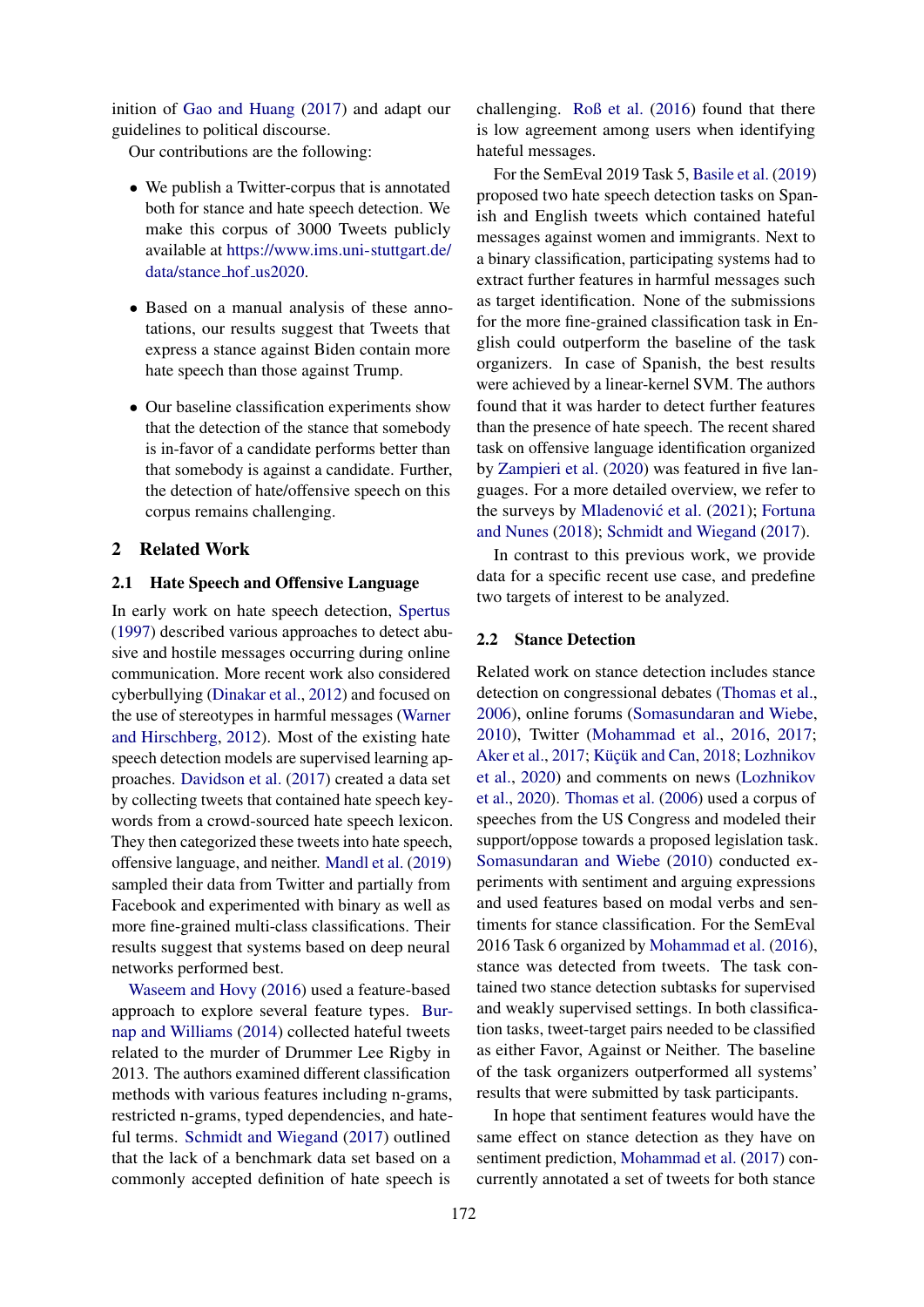and sentiment. Although sentiment labels proved to be beneficial for stance detection, they were not sufficient. Instead of a target-specific stance classification, [Aker et al.](#page-8-9) [\(2017\)](#page-8-9) described an open stance classification approach to identify rumors on Twitter. The authors experimented with different classifiers and task-specific features which measured the level of confidence in a tweet. With the additional features, their approach outperformed state-of-the-art results on two benchmark sets.

In addition to this previous work, we opted for a more fine-grained stance detection and not only annotated *favor*, *against* and *neither* towards a target but also whether the stance of the text was *mixed* or *neutral*. Further, we combine stance detection with hate/offensive speech detection.

# 3 Corpus

## 3.1 Data Collection

Our goal is on the one side to create a new Twitter data set that combines stance and hate/offensive speech detection in the political domain. On the other side, we create this corpus to investigate the question how hate/offensive speech is distributed among different stances.

We used the Twitter API v 1.1. to fetch tweets for 6 weeks leading to the presidential election, on the election day and for 1 week after the election. As search terms, we use the mention of the presidential and vice presidential candidates and the outsider West; the mention of hashtags that show a voter's alignment such as the campaign slogans of the candidate websites, and further nicknames of the candidates. The list of search terms is: #Trump2020, #TrumpPence2020, #Biden2020, #BidenHarris2020, #Kanye2020, #MAGA2020, #BattleForTheSoulOfTheNation, #2020Vision, #VoteRed2020, #VoteBlue2020, Trump, Pence, Biden, Harris, Kanye, President, Sleepy Joe, Slow Joe, Phony Kamala, Monster Kamala.

After removing duplicate tweets, the final corpus consists of 382.210 tweets. From these, there are 220.941 that contain Trump related hashtags and mentions, 230.629 tweets that carry hashtags and mentions associated with Biden and 1.412 tweets with hashtags and mentions related to Kanye West.

<span id="page-2-0"></span>

|           |       | <b>Stance</b> |      |         |
|-----------|-------|---------------|------|---------|
| Iteration | Trump | Biden         | West | HOF     |
| $1 A1+A2$ | 0.83  | 0.81          | 0.00 | $-0.02$ |
| $2A1+A2$  | 0.78  | 0.78          | 0.75 | 0.42    |
| $3A1+A2$  | 0.81  | 0.88          | 0.00 | 0.73    |
| $4 A2+A3$ | 0.61  | 0.76          | 0.75 | 0.62    |

Table 1: Cohen's  $\kappa$  for stance and hate/offensive speech (HOF).

### 3.2 Annotation

#### 3.2.1 Annotation Task

From the 382.210 tweets, we sampled 3000 tweets for annotation. Given the text of a tweet, we rated the stance towards the targets Trump, Biden, and West in the text. The detected stance can be from one of the following labels:

- *Favor*: Text argues in favor of the target
- *Against*: Text argues against the target
- *Neither*: Target is not mentioned; neither implicitly nor explicitly
- *Mixed*: Text mentions positive as well as negative aspects about the target
- *Neutral*: Text states facts or recites quotes; unclear, whether text holds any position towards the target.

The default value shown in the annotation environment is *Neither*.

The text was further annotated as being hateful and non-hateful. We did not separate if a group or a single person was targeted by hateful language. Further, we adapted the guidelines on hate speech annotation to be able to react to namecalling and down talking of the political opponent. Thus, we rated expressions such as "Dementia Joe" and "DonTheCon" as hateful/offensive (HOF).

#### 3.2.2 Annotation Procedure

To evaluate the annotation guidelines (which we make available together with the data) we perform multiple annotation iterations with three annotators. Annotator 1 is a 22 year old male undergraduate student of computational linguistics who speaks German, English, Catalan, and Spanish. Annotator 2 is a 26 year old female undergraduate student of computational linguistics who speaks German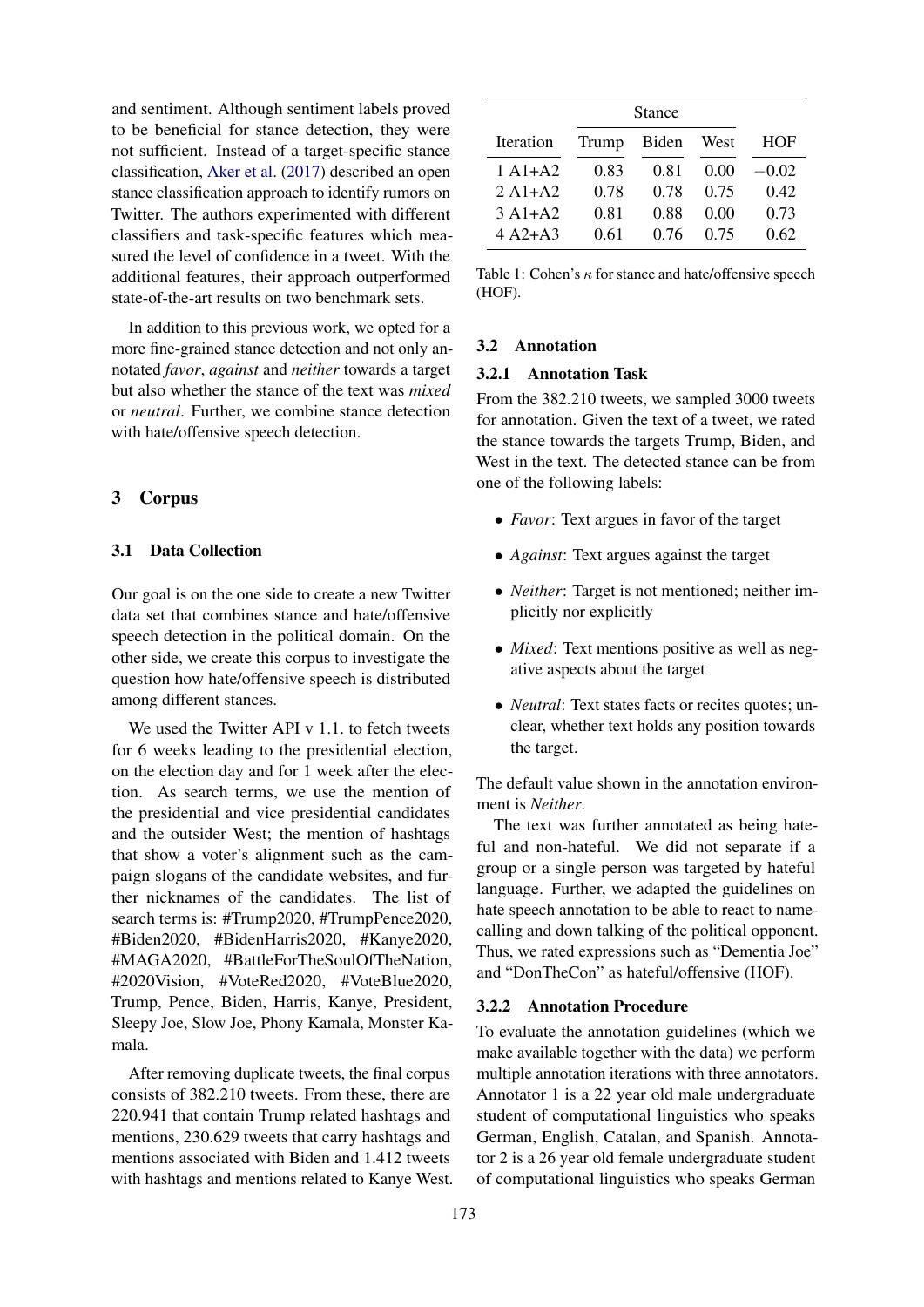<span id="page-3-0"></span>

| Class   | <b>HOF</b> | $\neg$ HOF | $\sum$ | %HOF |
|---------|------------|------------|--------|------|
| Favor   | 101        | 679        | 780    | 12.9 |
| Against | 156        | 686        | 842    | 18.5 |
| Neither | 76         | 941        | 1017   | 7.5  |
| Mixed   | 1          | 19         | 20     | 5.0  |
| Neutral | 18         | 323        | 341    | 5.3  |
| Total   | 352        | 2648       | 3000   | 11.7 |

Table 2: Distribution of tweets about target Trump

<span id="page-3-1"></span>

| Class   | HOF | $\neg$ HOF | $\sum$ | %HOF |
|---------|-----|------------|--------|------|
| Favor   | 141 | 1095       | 1236   | 11.4 |
| Against | 108 | 296        | 404    | 26.7 |
| Neither | 87  | 900        | 987    | 8.8  |
| Mixed   | 6   | 41         | 47     | 12.8 |
| Neutral | 10  | 316        | 326    | 3.1  |
| Total   | 352 | 2648       | 3000   | 11.7 |

Table 3: Distribution of tweets about target Biden

and English. Annotator 3 is a 29 year old female graduate student of computational linguistics who speaks German and English. Annotator 1 and 2 annotated 300 tweets in three iterations with 100 tweets per iteration. After each iteration, the annotators discussed the tweets they rated differently and complemented the existing guidelines. Finally, Annotator 2 and 3 annotated 100 tweets with the improved guidelines to check whether the rules are clear and understandable, especially if read for the first time.

Table [1](#page-2-0) shows the result of Cohen's  $\kappa$  of each iteration. In the first iteration, the agreement for HOF is purely random  $(-0.02\kappa)$ , the stance annotations show acceptable agreement (.83, .81 $\kappa$ , respectively for Trump and Biden). West has not been mentioned in any of the 100 tweets. In a group discussion to identify the reasons for the substantial lack of agreement for HOF, we developed guidelines which described hateful and offensive speech in more detail and added further examples to our guidelines. We particularly stressed to annotate name-calling as hateful and offensive. This showed success in a second iteration with  $.42\kappa$  for HOF agreement. The scores for Trump and Biden decreased slightly but still represented substantial agreement. We carried out another group discussion to discuss tweets where Annotator 1 and 2 chose different classes. We particularly refined the guidelines for class *Neutral mentions* and included offensive and hateful abbreviations such as "POS" ("piece of shit") and "BS" ("bullshit") which have been missed before. This led to a HOF agreement of  $.73\kappa$ , while the stance agreement remained on similar levels (.81, .88).

As a concluding step, Annotator 2 and 3 rated 100 tweets. The annotators were provided with the guidelines established during the iterations between Annotator 1 and 2. Table [1](#page-2-0) shows that the inter-annotator agreement for HOF is 0.62, for tar-

get Trump 0.61, for target Biden 0.76 and for target West 0.75. These scores indicate substantial agreement between Annotator 2 and 3 based on comprehensive guidelines. The final annotation of the overall data set has been performed by Annotator 2.

# 4 Results

## 4.1 Corpus Statistics

We now analyze the corpus for the targets Trump and Biden to answer the question if supporters of Trump (and Pence) use more hateful and offensive speech than supporters of Biden (and Harris). Tables [2](#page-3-0) and [3](#page-3-1) show the distribution of the classes *Favor, Against, Neither, Mixed, Neutral mentions* and how often each class was labeled as HOF or Non-HOF (¬HOF).

The data set is unbalanced: only 11.7% of the tweets are hateful/offensive. Furthermore, there are more tweets labeled as *Favor, Against*, and *Neither* than *Mixed*, or *Neutral mentions* for target Trump. In case of target Biden, more tweets are labeled as *Favor* and as *Neither* than as *Against, Mixed*, or *Neutral mentions*. In total, there were only 9 tweets about Kanye West in the annotated data set, which is why we do not present statistics about him.

Did Trump supporters use more hateful and offensive speech than supporters of Biden? A comparison of Tables [2](#page-3-0) and [3](#page-3-1) suggests that supporters of team Trump use slightly more often harmful and offensive speech with 12.9% than supporters of team Biden, with 11.4%. This indicates that Trump supporters use more hateful speech than supporters of Biden, yet, this difference is only minor. This is arguable a result of the aspect that HOF is also often expressed without naming the target explicitly. Furthermore, given the fact that we added offensive nicknames such as "Sleepy Joe" to our search terms, this result is biased.

By means of pointwise mutual information we identified the top 10 words that are unlikely to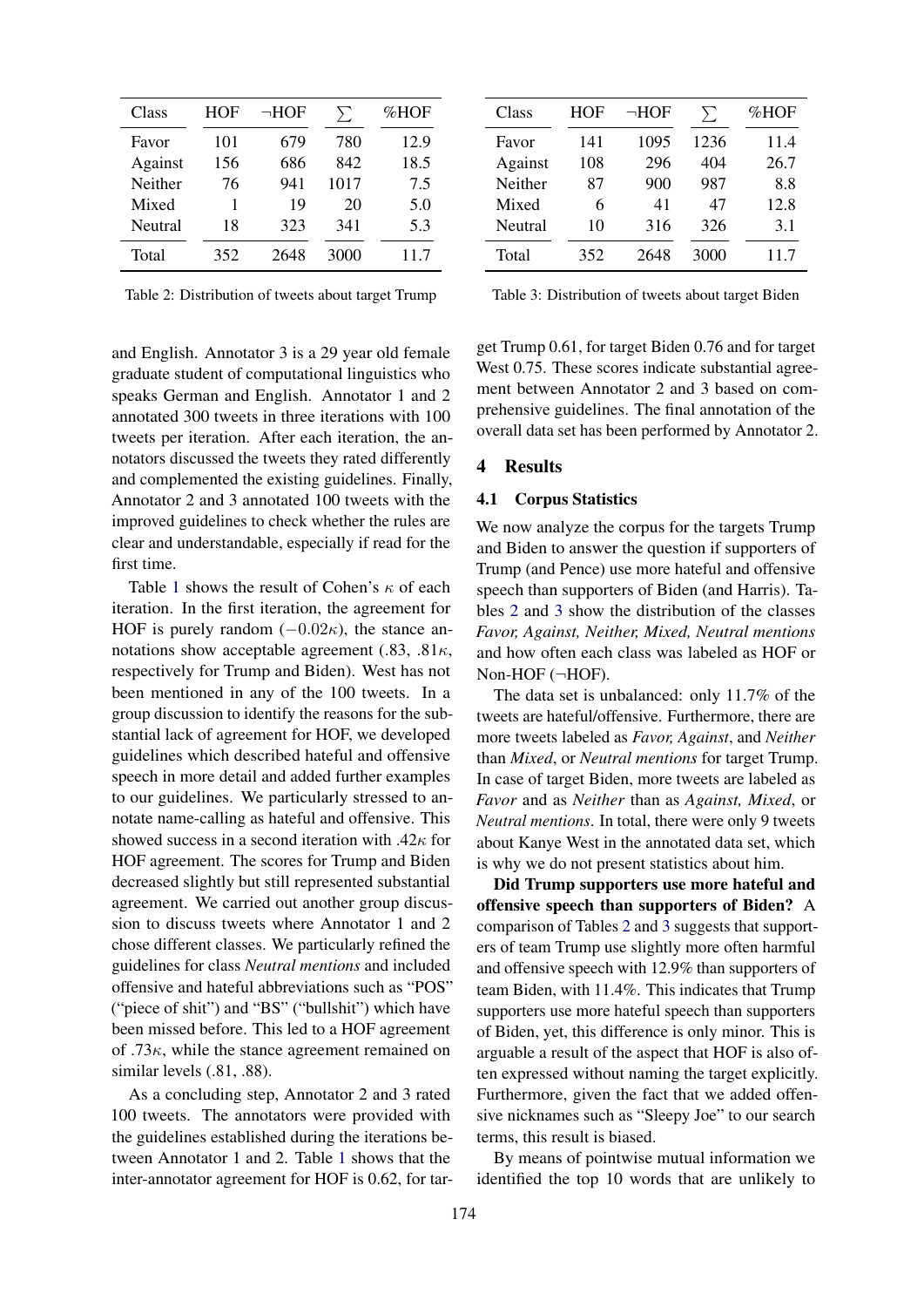<span id="page-4-0"></span>

| <b>HOF</b> | <b>Against Trump</b> | <b>Against Biden</b> |
|------------|----------------------|----------------------|
| fuck       | # $b$ iden $2020$    | #trump $2020$        |
| disgusting | #bidenharris2020#    | @seanhannity         |
| idiots     | #trumptaxreturns     | hunter               |
| bitch      | taxes                | creepy               |
| fat        | $\#$ vote            | top                  |
| bullshit   | very                 | sleepy               |
| VS         | gop                  | radical              |
| idiot      | pence                | evidence             |
| #covidiot  | vote.                | leading              |
| sleepy     | thinks               | across               |

Table 4: Results of the pointwise mutual information calculation

occur in a tweet labeled as Non-Hateful. As Table [4](#page-4-0) shows, these words are offensive and promote hate. This list also mirrors the limitations of our search terms as the adjective "sleepy" is part of the top 10.

Likewise, we identified the top 10 words that are unlikely to appear in a tweet labeled as *Favor* towards Trump and thus, argue against him. Next to hashtags that express a political preference for Biden, the top 10 list contains words that refer to Trump's taxes and a demand to vote. Similarly, the top 10 words that are unlikely to occur in a tweet labeled as *Favor*ing Biden and therefore express the stance *Against* him, consist of adjectives Trump mocked him with (creepy, sleepy) as well as a reference to his son Hunter.

Who is more targeted by hateful and offensive speech, Biden and the Democratic party or Trump and the Republican Party? We note that 26.7% of the tweets against target Biden contain hateful/offensive language, whereas only 18.5% of the tweets against target Trump are hateful/offensive. Thus, our results suggest that Biden and the Democratic Party are more often targets of hateful and offensive tweets than Trump and the Republican Party.

However, from this analysis we cannot draw that the offensive stems from supporters of the other party. Due to the limitations in our search terms we also note that there might be an unknown correlation of the search terms to HOF which we cannot entirely avoid. Further, these results should be interpreted with a grain of salt, given that the sampling procedure of the Twitter API is not entirely transparent.

<span id="page-4-3"></span>

|         |     | <b>Target Trump</b> |                |     | Target Biden |                |
|---------|-----|---------------------|----------------|-----|--------------|----------------|
| Class   | P   | R                   | F <sub>1</sub> |     | R            | F <sub>1</sub> |
| Against | .77 | .81                 | .79            | .67 | .62          | .64            |
| Favor   | .88 | .90                 | .89            | .90 | .93          | .91            |
| Mixed   | .00 | .00                 | .00            | .00 | .00          | .00            |
| Neither | .95 | .95                 | .95            | .93 | .99          | .96            |
| Neutral | .58 | .49                 | .53            | -59 | .58          | .59            |

Table 5: Precision, Recall, and  $F_1$  of stance detection baseline for targets Trump and Biden

### <span id="page-4-4"></span>4.2 Stance Classification Experiments

Next to the goal to better understand the distribution of hate/offensive speech during the election in 2020, the data set constitutes an interesting resource valuable for the development of automatic detection systems. To support such development, we provide results of a baseline classifier. We used the pretrained BERT base model<sup>[1](#page-4-1)</sup> [\(Devlin et al.,](#page-8-12) [2019\)](#page-8-12) and its TensorFlow implementation provided by HuggingFace<sup>[2](#page-4-2)</sup> [\(Wolf et al.,](#page-9-14) [2020\)](#page-9-14). Our data set was divided into 80% for training and 20% for testing.

Each model was trained with a batch size of 16, a learning rate (Adam) of  $5 \cdot 10^{-5}$ , a decay of 0.01, a maximal sentence length of 100 and a validation split of 0.2. Further, we set the number of epochs to 10 and saved the best model on the validation set for testing.

Table [5](#page-4-3) shows the results for stance detection prediction. We observe that not all classes can be predicted equally well. The two best predicted classes for Trump are *Neither* and *Favor* with a  $F_1$  score of 0.95 and 0.89, respectively. These scores are followed by class *Against* with a  $F_1$  score of 0.79. However, our model had difficulties to correctly predict the class *Neutral*, with a more limited precision and recall (.58 and .49). The class *Mixed* could not be predicted at all.

These results only partially resemble for the target Biden: The classes *Neither* and *Favor* have the highest  $F_1$  score with 0.96 and 0.91, respectively. In contrast to target Trump, the performance of our model to predict the class *Against* is much lower (.64  $F_1$ ). The  $F_1$  score of class *Neutral* is low again with .59 and class *Mixed* could not be predicted. We conclude that stance can be detected from tweets. Yet, our results suggest that it

<span id="page-4-2"></span><span id="page-4-1"></span><sup>1</sup> <https://huggingface.co/bert-base-uncased> 2 <https://github.com/huggingface/transformers>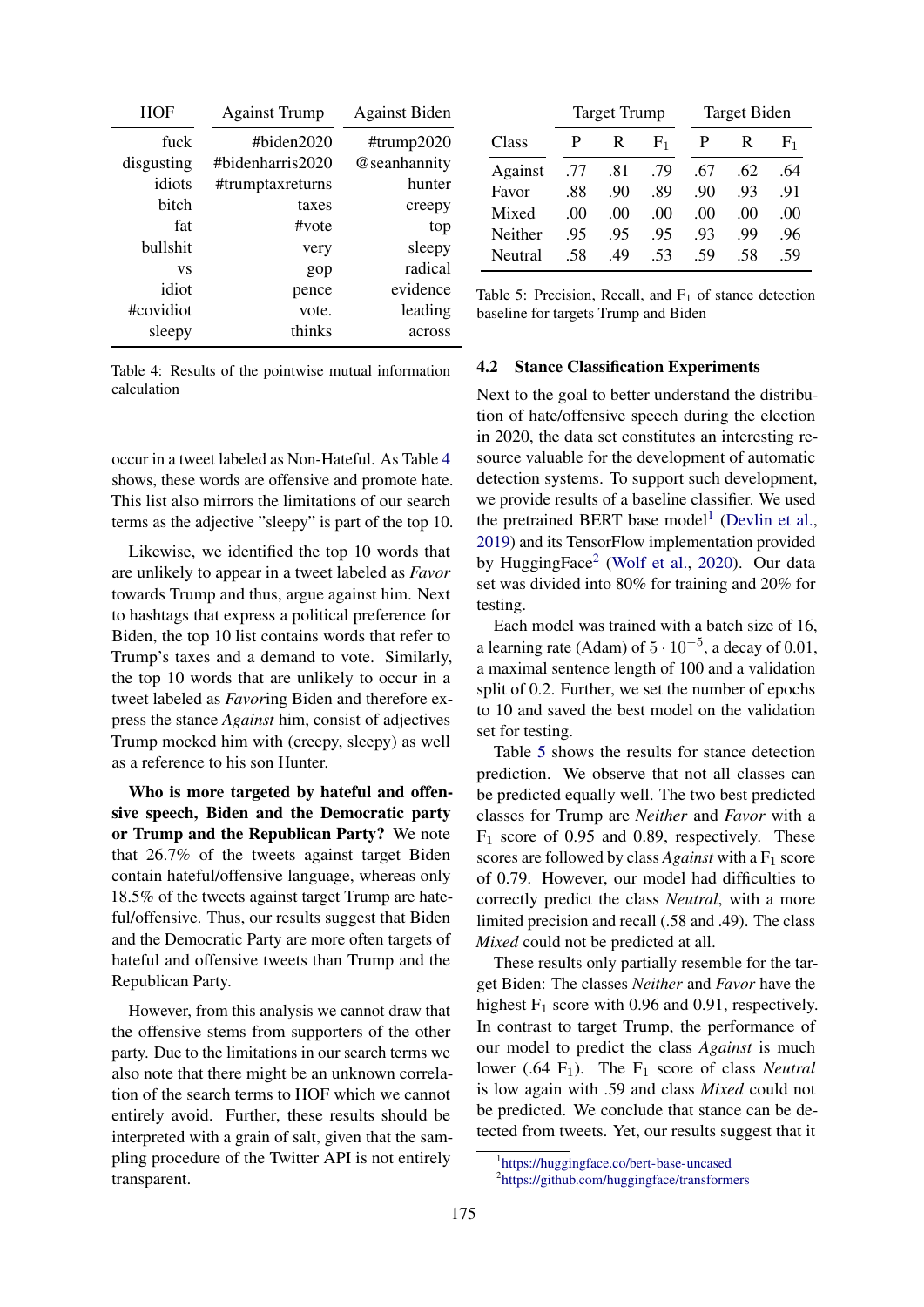<span id="page-5-0"></span>

|            |          |            | Test data |          |       |     |       |       |     |      |       |
|------------|----------|------------|-----------|----------|-------|-----|-------|-------|-----|------|-------|
|            |          |            |           | Davidson |       |     | Mandl |       |     | Ours |       |
|            |          | Class      | P         | R        | $F_1$ | P   | R     | $F_1$ | P   | R    | $F_1$ |
|            | Davidson | <b>HOF</b> | .98       | .98      | .98   | .34 | .55   | .42   | .08 | .75  | .14   |
|            |          | Non-HOF    | .89       | .88      | .88   | .48 | .28   | .36   | .71 | .07  | .12   |
| Train data | Mandl    | <b>HOF</b> | .61       | .24      | .35   | .66 | .48   | .56   | .20 | .53  | .29   |
|            |          | Non-HOF    | .06       | .22      | .09   | .70 | .83   | .76   | .94 | .77  | .85   |
|            |          | <b>HOF</b> | .52       | .16      | .25   | .52 | .60   | .56   | .52 | .54  | .53   |
|            | Ours     | Non-HOF    | .06       | .25      | .09   | .70 | .62   | .66   | .95 | .94  | .95   |

Table 6: F1 scores of the hate speech detection baseline model trained and tested on different corpora

is more challenging to predict fine-grained stance classes such as *Mixed* and *Neutral mentions* than the classes *Favor, Against* and *Neither*. This result is, at least partially, a consequence of the data distribution. The *Mixed* label has very few instances (20+47); the *Neutral* label is the second most seldomly annotated class, though it is substantially more frequent (341+326).

# 4.3 Cross-Corpus Hate Speech Detection Experiments

Similar to the stance detection baseline results, we now report results of a classifier (configured the same as the one in Section [4.2\)](#page-4-4). To obtain an understanding how challenging the prediction is on our corpus, and how different the concept of hate/offensive speech is from existing resources, we perform this analysis across a set of corpora, as well as inside of each corpus.

To that end, we chose the following hate speech/offensive speech corpora:

1. Data Set 1 by [Davidson et al.](#page-8-4) [\(2017\)](#page-8-4).

This corpus contains 24.783 tweets, categorized into into hateful, offensive, and neither. In our study, we we only use two classes, hateful/offensive and non-hateful. Therefore, we conflate the two classes, hateful and offensive, into one. We randomly split their data, available at [https://github.com/t-davidson/](https://github.com/t-davidson/hate-speech-and-offensive-language) [hate-speech-and-offensive-language,](https://github.com/t-davidson/hate-speech-and-offensive-language) into 80% for training and 20% for testing.

2. Data Set 2 by [Mandl et al.](#page-8-5) [\(2019\)](#page-8-5). In this study, the authors conducted three classification experiments including a binary

one, where 5.852 posts from Twitter and Facebook were classified into hate speech and non-offensive (Sub-task A). From their multi-lingual resource, we only need the English subset. We use the training data available at [https://hasocfire.github.io/hasoc/2019/](https://hasocfire.github.io/hasoc/2019/dataset.html) [dataset.html](https://hasocfire.github.io/hasoc/2019/dataset.html) and perform a 80/20% train/test split.

Table [6](#page-5-0) shows the results for all combinations of training on the data by [Davidson et al.](#page-8-4) [\(2017\)](#page-8-4), [Mandl et al.](#page-8-5) [\(2019\)](#page-8-5), and ours (presented in this paper). When we only look at the results of the model when trained and tested on subcorpora from the same original source, we observe that there are some noteworthy differences. The recognition of HOF on the data by [Davidson et al.](#page-8-4) [\(2017\)](#page-8-4) shows a high .98  $F_1$  (note that this result cannot be compared to their original results, because we conflate two classes). Training and testing our baseline model on the data by [Mandl et al.](#page-8-5) [\(2019\)](#page-8-5) shows .56  $F_1$  but with a particularly limited recall. On our corpus, given that it is the smallest one, the model performs still comparably well with .53  $F_1$ . Precision and recall values are more balanced for the other corpora than for [Mandl et al.](#page-8-5) [\(2019\)](#page-8-5). Note that these results are comparably low in comparison to other previously published classification approaches. However, they allow for a comparison of the performances between the different corpora. We particularly observe that the data set size seems to have an impact on the predictive performance.

When we move to a comparison of models trained on one corpus and tested on another, we see that the subcorpora created for a binary classifica-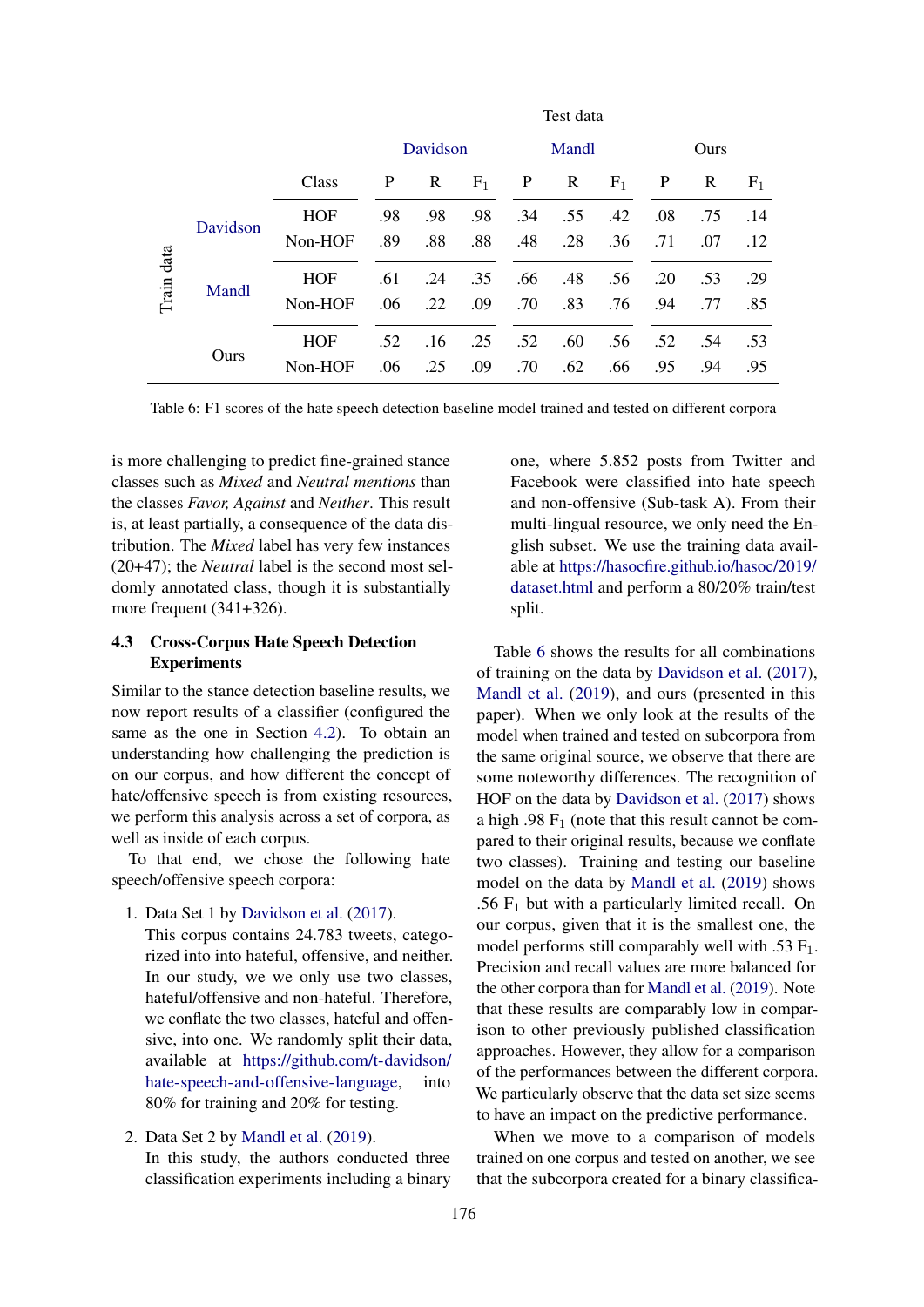<span id="page-6-0"></span>

| Target |             | Pred Gold    | Text                                                                                                                                                                                                                                                                                                |
|--------|-------------|--------------|-----------------------------------------------------------------------------------------------------------------------------------------------------------------------------------------------------------------------------------------------------------------------------------------------------|
| Trump  | A           | A            | TWO HUNDRED THOUSAND PEOPLE HAVE DIED OF #COVID19 UN-<br>DER Trump's WATCH. IT DID NOT HAVE TO BE LIKE THIS. #BidenHar-<br>ris2020 will take steps to make us safe. Trump is happy to let us burn, and so he<br>is a #weakloser #VoteBidenHarrisToSaveAmerica #RepublicansForBiden                  |
| Trump  | F           | F            | Trump is making all types of economic/peace deals. While Democrats are<br>creating mobs tearing down historical statutes and destroying WHOLE cities.<br>It is a NO brainer on who to vote for in 2020. Trump builds! Democrats<br>DESTROY! #Trump2020. #Trump2020LandslideVictory                  |
| Trump  | A           | F            | President Trump please don't let this son of a bitch crazy creepy pedophile<br>motherfucker of Joe Biden and his brown paper bag bitch of Kamala Harris win<br>this election do not let them win.                                                                                                   |
| Trump  | F           | A            | #Trump2020? Wish full recovery to see him ask forgiveness to the country for<br>his incompetence and lack of respect for the American people during Covid-19<br>crisis.#VictoryRoad to #Biden/Harris                                                                                                |
| Biden  | A           | $\mathsf{A}$ | Joe Biden is a weak weak man in many ways. Jimmy Carter by half. 1/2 of<br>America literally can't stand Kamala today. Women will hate on her viciously.<br>Enjoy the shit sandwich.                                                                                                                |
| Biden  | $\mathbf F$ | ${\bf F}$    | Kamala was my first choice, but I agree at this moment in time. Joe Biden is the<br>right choice. We are lucky that he is willing to continue to serve our country.<br>When I voted for Biden/Harris I felt good, I felt hopeful, I know this is the right<br>team to recover our country/democracy |
| Biden  | A           | F            | @KamalaHarris @JoeBiden Dominate and Annihilate trump, Joe aka 46<br>#BidenHarris2020 #WinningTeam #PresidentialDebate #TrumpTaxReturns<br>#TrumpHatesOurMilitary #TrumpKnew #TrumpLiedPeopleDied GO JOE                                                                                            |
| Biden  | F           | A            | While we are here, this type of BS is what Kamala Harris and Joe Biden call<br>"science".                                                                                                                                                                                                           |

Table 7: Examples of correct and incorrect predictions of favor (F) and against (A) stance in the tweets.

tion experiment yield better results. The imbalance of labels caused by the conflation of two classes on the data by [Davidson et al.](#page-8-4) [\(2017\)](#page-8-4) led to weak predictions on the other subcorpora.

Therefore, we conclude that the concept of hate/offensive speech between these different resources is not fully comparable, be it due to different instances, settings or annotators. The development of models that generalize across domains, corpora, and annotation guidelines is challenging.

### 4.4 Analysis

We now take a closer look at the tweets and their predicted classes to explore why tweets have been misclassified. We show examples in Table [7](#page-6-0) for stance classification.

Our model performed well when predicting the class *Favor* for both targets. The examples in Table [7](#page-6-0) show a common pattern, namely that tweets being in favor of the respective target praise target's achievements and contain words of support such as *builds, vote* and *right choice*. Additionally, users often complement their tweets with target-related hashtags, including *Trump2020, Trump2020LandslideVictory* and *Biden/Harris* to stress their political preference. However, these hashtags can be misleading as they not always express support of the candidate. The 4th example contains the hashtag *#Trump2020* and was therefore predicted to be in favor of Trump, while it actually argues against him. In the 5th example, the irony expressed by the quotation marks placed around the word *science* and the offensive expression *BS* for "bullshit" were not detected.

Supporters of both candidates verbally attack each other over who to vote for and use hashtags and expressions to make the opposite side look poorly. Looking at tweets incorrectly labeled as *Against*, we see that in case of target Trump the string of insults addressing Biden and Harris possi-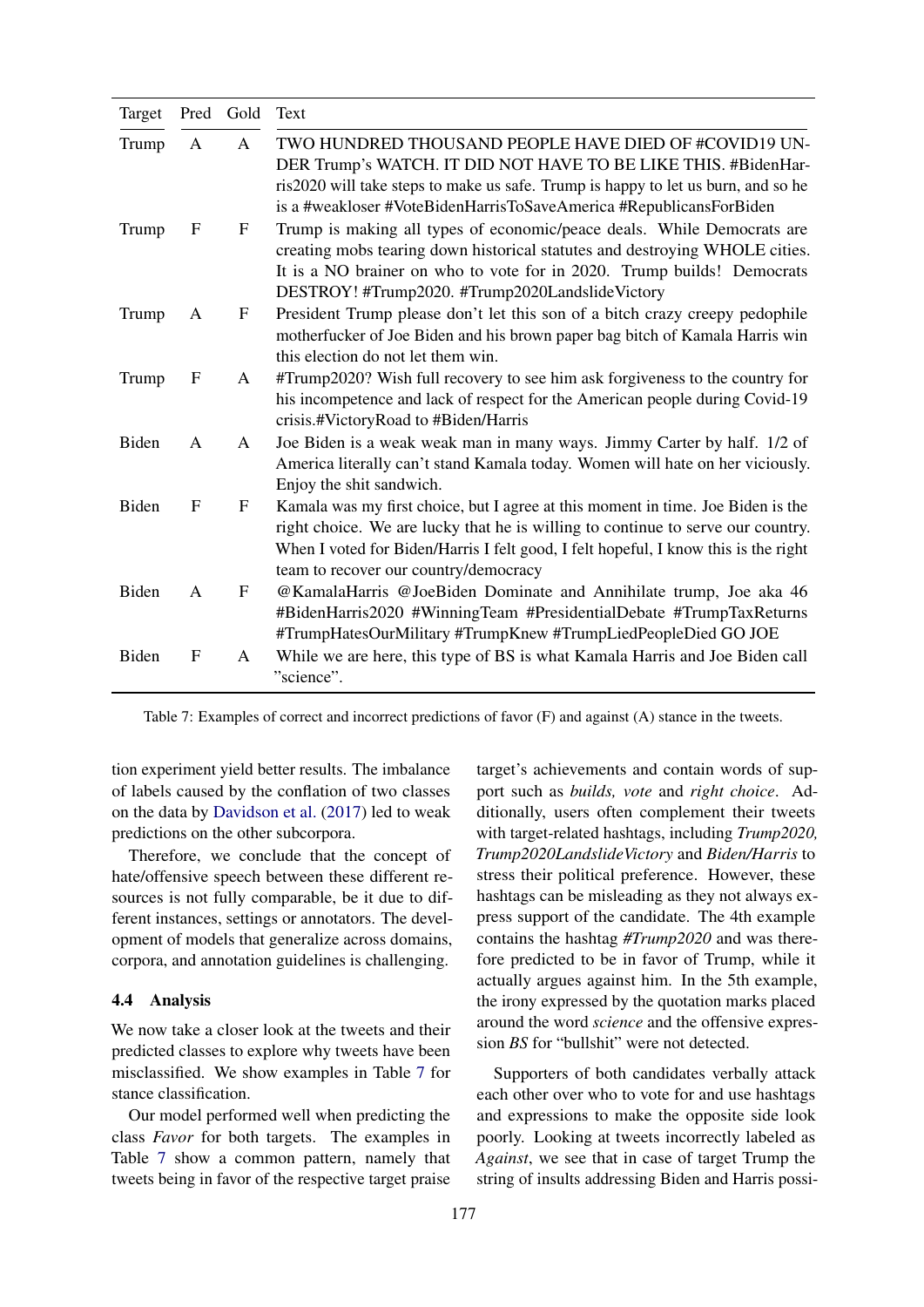<span id="page-7-0"></span>

| Pred       | Gold       | Text                                                                                                                                                                                                                                                                                            |
|------------|------------|-------------------------------------------------------------------------------------------------------------------------------------------------------------------------------------------------------------------------------------------------------------------------------------------------|
| HOF        | <b>HOF</b> | Two Kamala Harris staffers have covid-19. Let's hope at least one of them has been<br>recently sniffed by Creepy Joe.                                                                                                                                                                           |
| HOF        |            | $\neg$ HOF He's a badass!!! #Trump2020 #Suckit #Winning                                                                                                                                                                                                                                         |
| $\neg$ HOF | <b>HOF</b> | The democrats are literally the nazis. If they pack the courts and pass the 25th amend-<br>ment Joe Biden and Kamala Harris will be in the exact same place that hindenburg<br>and hitler were in. The 25th amendment is almost the same exact law hitler got passed<br>in order to take power. |

Table 8: Examples of correct and incorrect predictions for hateful and offensive speech in the tweets.

bly confused our baseline and led to a misclassification of the tweet. Turning to Biden, the sentence *Joe aka 46* was not detected to be positive and supportive.

We also show a set of examples for hate/offensive speech detection in Table [8.](#page-7-0) As the first tweet exemplifies, tweets correctly predicted as HOF often contain one or more hate and offensive key words, e.g. *Creepy Joe*. The first example also wishes Joe Biden to fall ill with Covid-19.

However, although the 2nd example seems to contain offensive words such as *"badass"* and *"Suckit"*, it is not meant in a hateful way. On the contrary, this tweet uses slang to express admiration and support.

The 3rd example clearly is hateful, comparing the Democratic Party to the Nazis and the position of Biden and Harris to Hindenburg and Hitler. However, apparently the word Nazis is not sufficient to communicate hate speech, while the other signals in this tweet are presumably infrequent in the corpus as well. These are interesting examples which show that hate/offensive speech detection requires at times world knowledge and common-sense reasoning (which BERT is arguable only capable of to a very limited extent).

## 4.5 Discussion

The results in Table [5](#page-4-3) show that the disproportion among the classes *Against, Favor, Neither, Mixed* and *Neutral mentions* seen in Tables [2](#page-3-0) and [3](#page-3-1) are presumably influencing the performance. The classes *Mixed* and *Neutral mentions* contain less tweets than the other classes. Consequently, the model did not have the same amount of training data for these two classes and tweets that should be categorized as *Neither* or *Neutral* were misclassified. In addition to *Mixed* and *Neutral mentions*, the class *Against* of target Biden is also outweighed by the

dominant classes *Favor* and *Neither* (see Table [3\)](#page-3-1).

When looking at the distribution of hateful and offensive and non-hateful tweets, we see that our data set contains more non-hateful tweets. As a result, the classification is biased. While [Davidson](#page-8-4) [et al.](#page-8-4) [\(2017\)](#page-8-4) created their data set with keywords from a hate speech lexicon and [Mandl et al.](#page-8-5) [\(2019\)](#page-8-5) sampled their data with hashtags and keywords for which hate speech can be expected, our data was collected by using, but not limited to, offensive and hateful mentions. Thus, our hate speech data is more imbalanced but provides interesting insights into how people talk politics on Twitter. We assume that our corpus exhibits a more realistic distribution of hate/offensive speech for a particular topic than a subset of already existing resources.

There may be some possible limitations in this study. Using Twitter as data source provides challenges, because tweets contain noise, spelling mistakes and incomplete sentences. Further, the specified search criteria mentioned above might have had an effect on the results. Next to the nicknames Trump uses for his opponents, most of the keywords used to collect tweets refer to political candidates. Mentions of the respective political parties such as "Democrats", "Republicans" etc. were not included in the search. Yet, during the annotation we realized that it was not possible to differentiate the candidates from their respective parties. Hence, tweets were annotated for political parties and candidates inferring from hashtags such as "#VoteBlue2020" that the tweeter argues in favor of Joe Biden.

# 5 Conclusion and Future Work

In this paper, we have investigated stance detection on political tweets and whether or not supporters of Trump use more hate speech than supporters of Biden (not significantly). We found that manual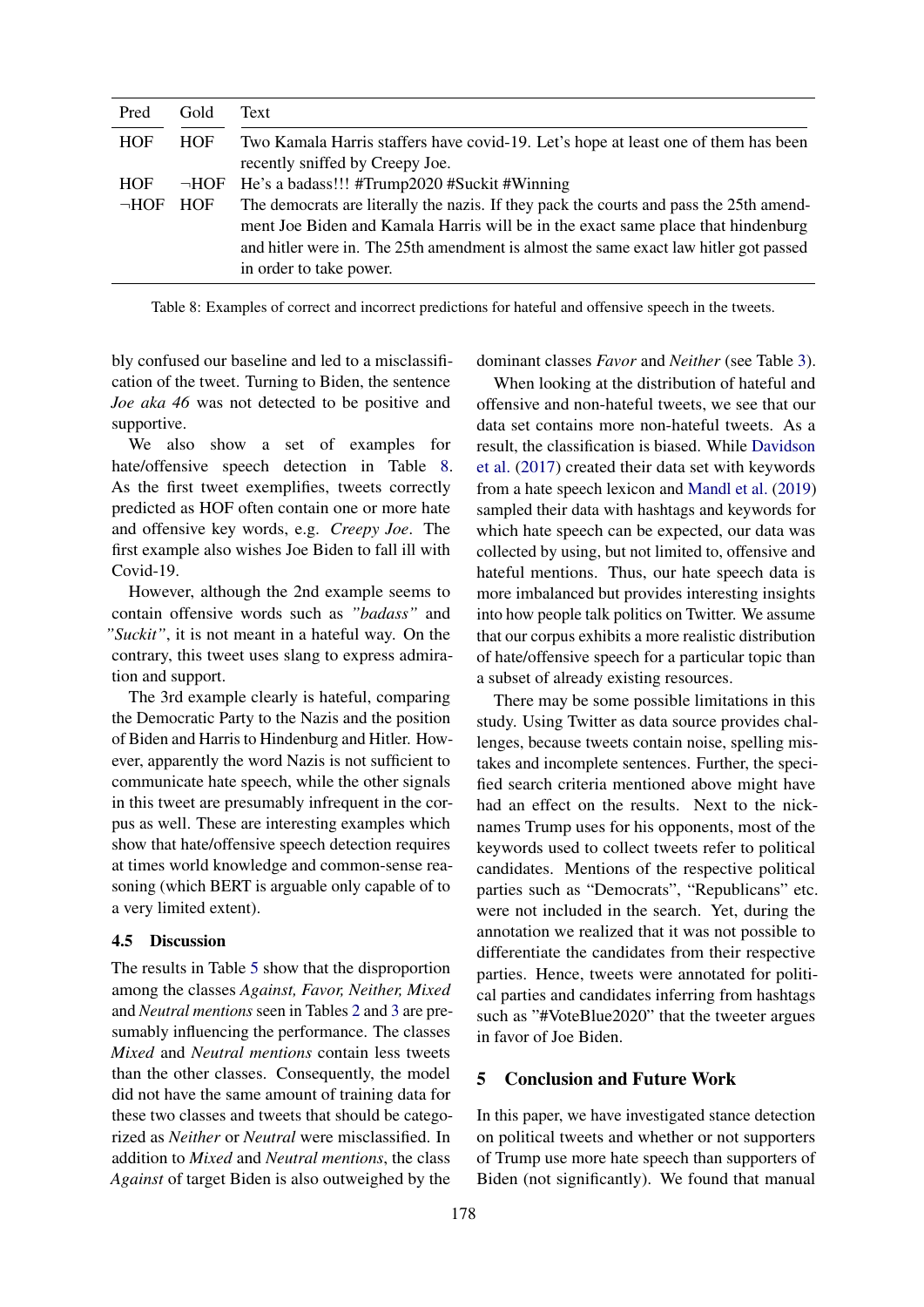annotation is possible with acceptable agreement scores, and that automatic stance detection towards political candidates and parties is possible with good performance.

The limitations of this study are twofold – on the one side, future work might want to consider to add the nicknames of all main candidates and explicitly include social media posts about the party, not only about the candidate, as we found a separation is often difficult. Further, we did not perform extensive hyperparameter optimization in our neural approach.

We suggest that future work invests in developing computational models that work across corpora and are able to adapt to domain and time-specific as well as societal and situational expressions of hate and offensive language. This is required, as our corpus shows that some references to offensive content are realized by domain-specific and societal expressions.

This might be realized by combining offensive language detection and stance detection in a joint multi-task learning approach, potentially including other aspects like personality traits or specific emotions. We assume that such concepts can benefit from representations in joint models.

#### Acknowledgements

This project has been partially funded by Deutsche Forschungsgemeinschaft (projects SEAT, KL 2869/1-1 and CEAT, KL 2869/1-2). We thank Anne Kreuter and Miquel Luján for fruitful discussions.

### References

- <span id="page-8-9"></span>Ahmet Aker, Leon Derczynski, and Kalina Bontcheva. 2017. [Simple open stance classification for rumour](https://doi.org/10.26615/978-954-452-049-6_005) [analysis.](https://doi.org/10.26615/978-954-452-049-6_005) In *Proceedings of the International Conference Recent Advances in Natural Language Processing, RANLP 2017*, pages 31–39, Varna, Bulgaria.
- <span id="page-8-7"></span>Valerio Basile, Cristina Bosco, Elisabetta Fersini, Debora Nozza, Viviana Patti, Francisco Manuel Rangel Pardo, Paolo Rosso, and Manuela Sanguinetti. 2019. [SemEval-2019 task 5: Multilin](https://doi.org/10.18653/v1/S19-2007)[gual detection of hate speech against immigrants and](https://doi.org/10.18653/v1/S19-2007) [women in Twitter.](https://doi.org/10.18653/v1/S19-2007) In *Proceedings of the 13th International Workshop on Semantic Evaluation*, pages 54–63, Minneapolis, Minnesota, USA. Association for Computational Linguistics.
- <span id="page-8-6"></span>Peter Burnap and Matthew Williams. 2014. Hate speech, machine classification and statistical modelling of information flows on twitter: interpretation and communication for policy decision making. In

*Internet, Policy and Politics*, Oxford, United Kingdom.

- <span id="page-8-0"></span>Jessica Clement. 2019. [Twitter: monthly active users](https://www.statista.com/statistics/282087/number-of-monthly-active-twitter-users/) [worldwide.](https://www.statista.com/statistics/282087/number-of-monthly-active-twitter-users/) [https://www.statista.com/statistics/](https://www.statista.com/statistics/282087/number-of-monthly-active-twitter-users/) [282087/number-of-monthly-active-twitter-users/.](https://www.statista.com/statistics/282087/number-of-monthly-active-twitter-users/)
- <span id="page-8-4"></span>Thomas Davidson, Dana Warmsley, Michael W. Macy, and Ingmar Weber. 2017. [Automated hate speech](https://aaai.org/ocs/index.php/ICWSM/ICWSM17/paper/view/15665) [detection and the problem of offensive language.](https://aaai.org/ocs/index.php/ICWSM/ICWSM17/paper/view/15665) In *Proceedings of the Eleventh International Conference on Web and Social Media, ICWSM*, pages 512– 515, Montréal, Québec, Canada. AAAI Press.
- <span id="page-8-12"></span>Jacob Devlin, Ming-Wei Chang, Kenton Lee, and Kristina Toutanova. 2019. [BERT: Pre-training of](https://doi.org/10.18653/v1/N19-1423) [deep bidirectional transformers for language under](https://doi.org/10.18653/v1/N19-1423)[standing.](https://doi.org/10.18653/v1/N19-1423) In *Proceedings of the 2019 Conference of the North American Chapter of the Association for Computational Linguistics: Human Language Technologies, Volume 1 (Long and Short Papers)*, pages 4171–4186, Minneapolis, Minnesota. Association for Computational Linguistics.
- <span id="page-8-3"></span>Karthik Dinakar, Birago Jones, Catherine Havasi, Henry Lieberman, and Rosalind Picard. 2012. [Com](https://doi.org/10.1145/2362394.2362400)[mon sense reasoning for detection, prevention, and](https://doi.org/10.1145/2362394.2362400) [mitigation of cyberbullying.](https://doi.org/10.1145/2362394.2362400) *ACM Trans. Interact. Intell. Syst.*, 2(3).
- <span id="page-8-8"></span>Paula Fortuna and Sérgio Nunes. 2018. [A survey on au](https://doi.org/10.1145/3232676)[tomatic detection of hate speech in text.](https://doi.org/10.1145/3232676) *ACM Comput. Surv.*, 51(4).
- <span id="page-8-1"></span>Lei Gao and Ruihong Huang. 2017. [Detecting on](https://doi.org/10.26615/978-954-452-049-6_036)[line hate speech using context aware models.](https://doi.org/10.26615/978-954-452-049-6_036) In *Proceedings of the International Conference Recent Advances in Natural Language Processing, RANLP 2017*, pages 260–266, Varna, Bulgaria. INCOMA Ltd.
- <span id="page-8-2"></span>Ona de Gibert, Naiara Perez, Aitor García-Pablos, and Montse Cuadros. 2018. [Hate speech dataset from](https://doi.org/10.18653/v1/W18-5102) [a white supremacy forum.](https://doi.org/10.18653/v1/W18-5102) In *Proceedings of the 2nd Workshop on Abusive Language Online (ALW2)*, pages 11–20, Brussels, Belgium. Association for Computational Linguistics.
- <span id="page-8-10"></span>Dilek Küçük and Fazli Can. 2018. [Stance detec](http://arxiv.org/abs/1803.08910)[tion on tweets: An SVM-based approach.](http://arxiv.org/abs/1803.08910) *CoRR*, abs/1803.08910.
- <span id="page-8-11"></span>Nikita Lozhnikov, Leon Derczynski, and Manuel Mazzara. 2020. [Stance prediction for russian: Data](https://doi.org/10.1007/978-3-030-14687-0_16) [and analysis.](https://doi.org/10.1007/978-3-030-14687-0_16) In *Proceedings of 6th International Conference in Software Engineering for Defence Applications*, pages 176–186, Cham. Springer International Publishing.
- <span id="page-8-5"></span>Thomas Mandl, Sandip Modha, Prasenjit Majumder, Daksh Patel, Mohana Dave, Chintak Mandlia, and Aditya Patel. 2019. [Overview of the HASOC track](https://doi.org/10.1145/3368567.3368584) [at FIRE 2019: Hate speech and offensive content](https://doi.org/10.1145/3368567.3368584) [identification in indo-european languages.](https://doi.org/10.1145/3368567.3368584) In *Proceedings of the 11th Forum for Information Retrieval Evaluation*, FIRE '19, page 14–17, New